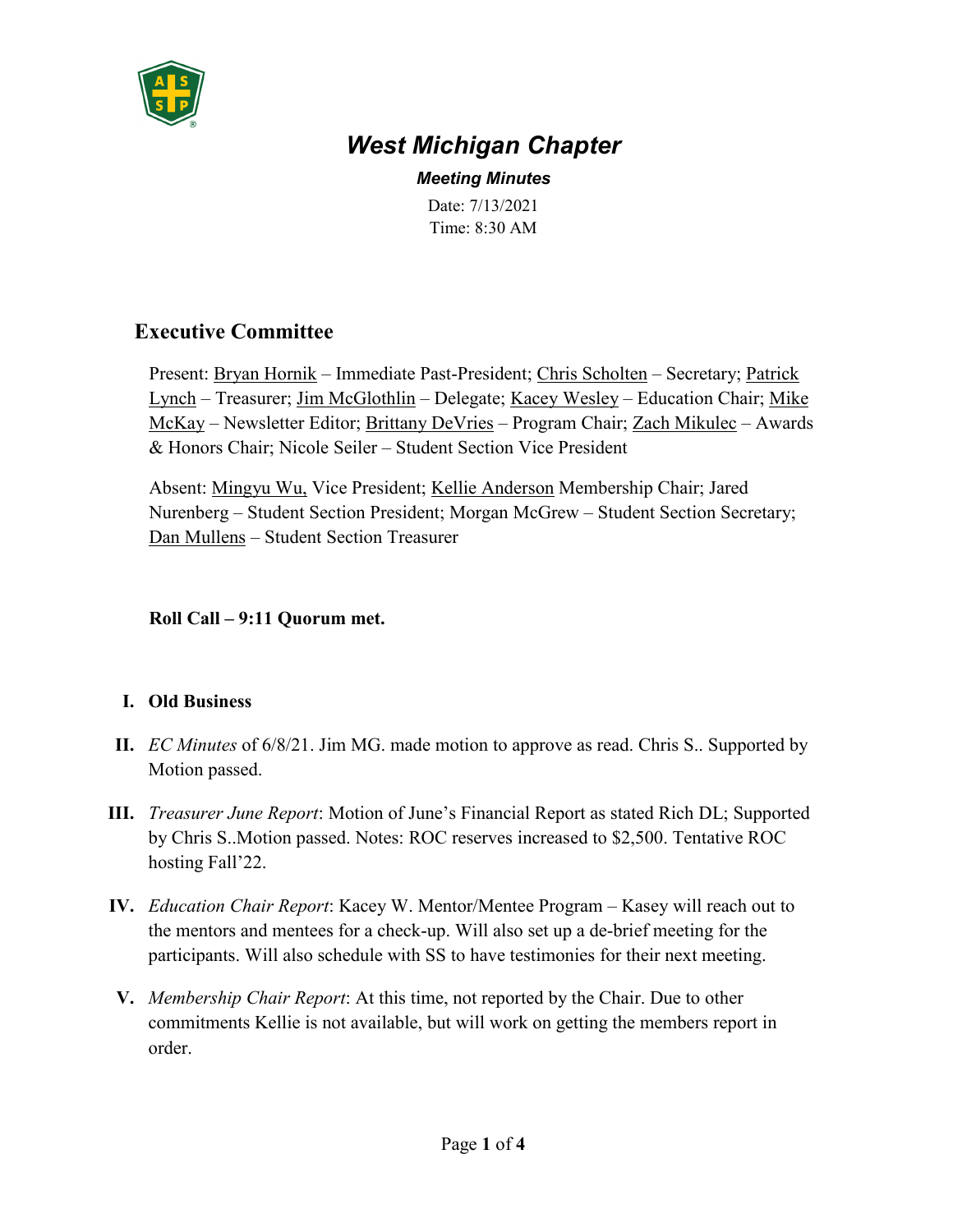

#### **VI.** Open Items

a) Annual Student Scholarship Golf Outing. Cleared \$671.70 towards the \$1,000 scholarship fund. Best on record. Goal for 2022 set for 2022. Pat submitted a) Detailed Golf Treasurer's Report and b) Golf Outing Accounting Spreadsheet. Pat identified two unpaid sponsors (Airgas & Evolved Safety and one player form the Chris Smith Team: Dan Schaaf. Rich will contact Chris Smith, Bryan H. will reach out to Teela Brown and maybe Brian O. has contact with Airgas. Rich will get out the "Volunteer Service Recognition" for the three student volunteers. Pat will issue three \$25 – gift cards to same volunteers. Zach M. has the list of sponsors and will send out Thank You letters.

b) Chapter Bylaws Draft Review and Motion Update – Rich DL The final draft has been approved by NAD, Brian Ocezpek. Awaiting overdue request from Chet Brandon, Region VII RVP.

c) PLATINUM Level Status (Current Point Tracking = 9,090). Society will have this officially posted later this summer. Early congrats to the Chapter Leadership! – Rich DL.

d) Since Real Magnet is supported by Society and there is no additional costs involved, it's been decided we will migrate towards this platform. Kellie will seek to have two or so leaders to have access.

e) 2021 Region III PDC Mon: 9/13 – Wed: 9/15. Austin Convention Center in Austin, TX. (Hybrid Conference) [https://safety.assp.org/about/faq/.](https://safety.assp.org/about/faq/) Jim MG has registered to attend the event in Austin. Undecided if F2F or virtual for attendance until he finds more information to justify the air trip.

f) Jim MG has also accepted the Government Affairs Chair. He will be linking up with Barry Spurlock (Central Area's Louisville Chapter's GA Chair)

## **VII. New Business**

- 1) New Program Year 2021 2022
	- a) September '21 Kick-Off @ Founder's Centennial Room Kasey W. & Chris S.
	- b) October '21 Manufacturing Tour: Herman Miller Inc. Rich DL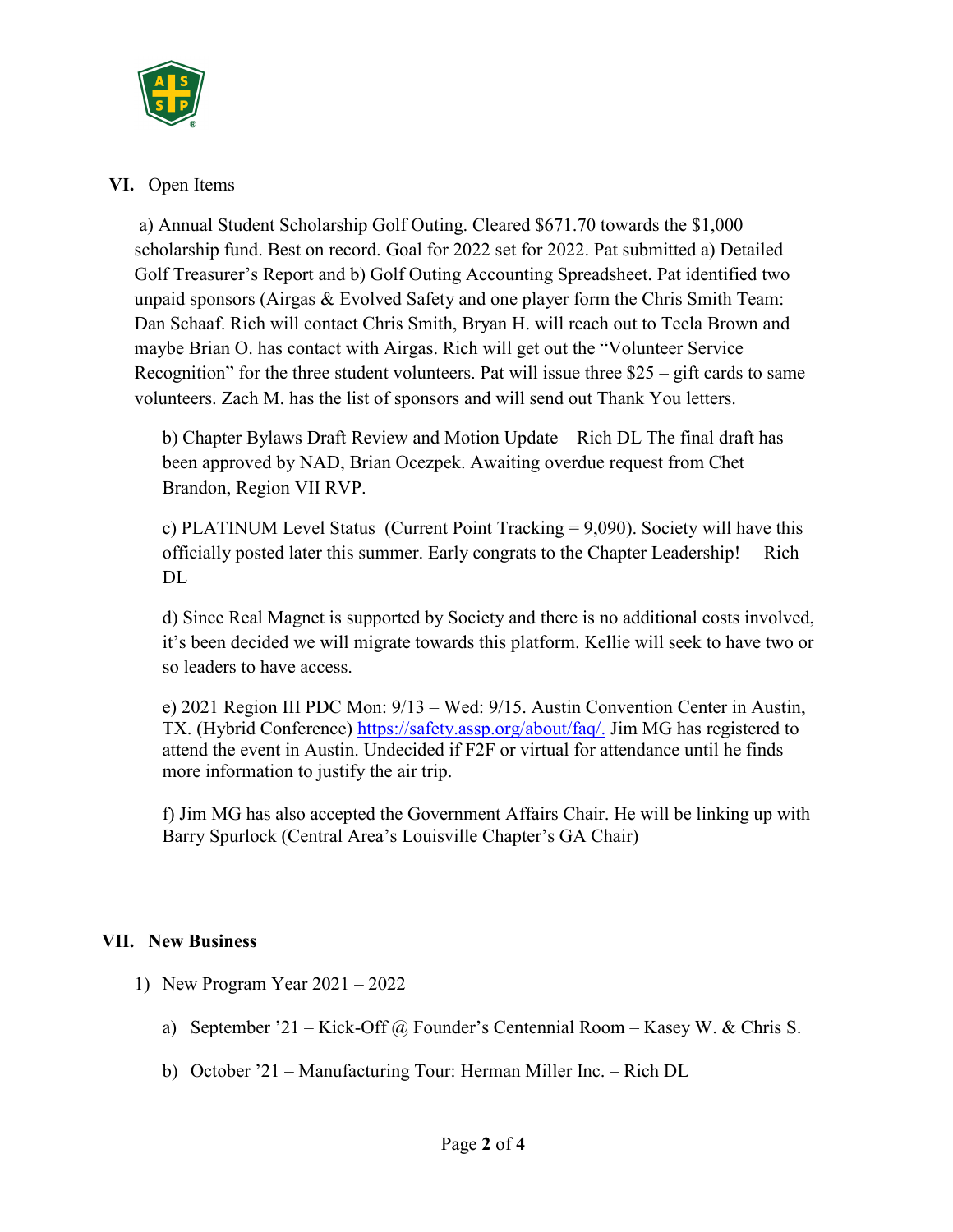

- c) November '21 Coffee with MIOSHA Chris S.
- d) December '21 Summer Internship Presentation followed w/X-Mas Party Kasey W., Student Section Officers and GVSU's Student Advisors
- e) January '22 DOT/FMCSA Brittany DV will reach out to her contact.
- f) February '22 MIOSHA Construction Safety Std Part 10 Cranes & Derricks (emphasis on crane assembly & disassembly) Looking at CEUs. Great Lake Certification: Joshua Frantz [office@glcranecert.com](mailto:office@glcranecert.com) Holland, MI and see Phu Nguyen, CSP. w/Effective Safety Pro. To discuss possibility for his facilitation.
- g) March  $22 22$ ?
- h) April '22 Michigan Safety Conference. Day 2 meet with Mid-Michigan and Greater Detroit Chapters for an Alliance Meeting – Rich DL with get with the Bob Schneider and Linda Zaziski chapter presidents. Event location: Lansing.
- i) May '22 Tour ???
- j) June '22 VIII Annual Student Scholarship Golf Outing. Thursday June  $23<sup>rd</sup>$  @ The Meadows – Chaired by Bryan, Members include Patrick L, Chris S. and Rich DL
- 2) Identify and Obtain Commitments for physical Technical Meeting Locations
	- a) *John Ball Park Zoo's* Admin Bldg Conference Rm. Rich will reach out to Chris Kamps ASSP member and Safety Coordinator at the Zoo.
	- b) *Feyen-Zylstra*  Chris S. will reach out to his known contact: Phil Schaffer, Safety Director (or Ryan Kalman w/Bouma Corp.
	- c) *Rockford Construction* Chris will reach out to Paul Rozich, Dir of Safety & RM and/or Alex Rautio, Safety Manager.
- 3) Chapter Annual Operational Plan due 8/15/21. Submission mandatory to Society. Rich DL will provide a template of the CAOP to provoke thought in order to build out the Plan by next EC meeting to discuss.
- 4) Explore opportunity to offer CEUs for this program year. Rich, Jim and Kasey to explore. Anyone is welcomed to be added.